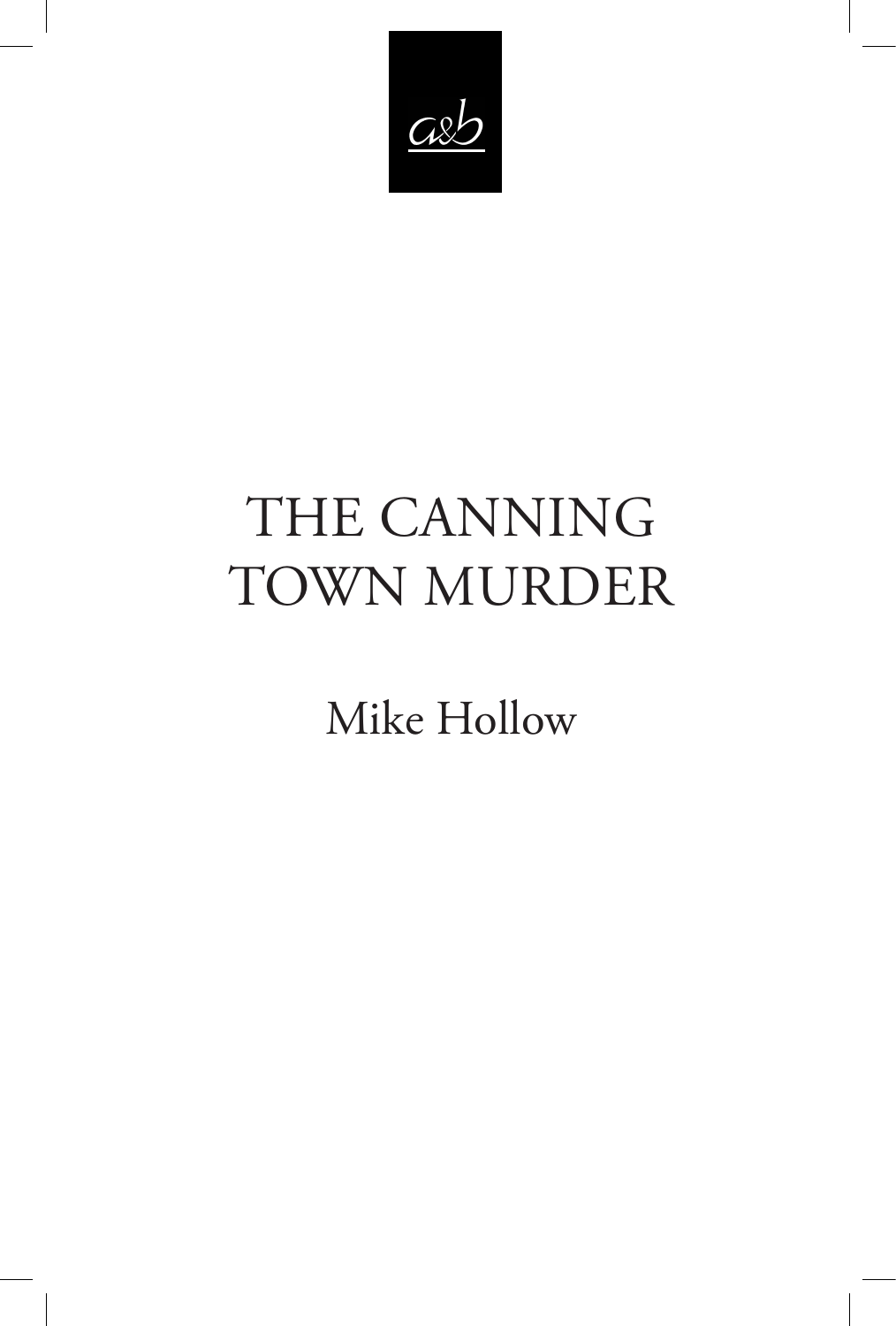Allison & Busby Limited 11 Wardour Mews London W1F 8AN *allisonandbusby.com*

First published by Lion Hudson as *Fifth Column* in 2016. This edition published by Allison & Busby in 2020.

Copyright © 2016 by Mike Hollow

The moral right of the author is hereby asserted in accordance with the Copyright, Designs and Patents Act 1988.

> *All characters and events in this publication, other than those clearly in the public domain, are fictitious and any resemblance to actual persons, living or dead, is purely coincidental.*

All rights reserved. No part of this publication may be reproduced, stored in a retrieval system, or transmitted, in any form or by any means without the prior written permission of the publisher, nor be otherwise circulated in any form of binding or cover other than that in which it is published and without a similar condition being imposed on the subsequent buyer.

A CIP catalogue record for this book is available from the British Library.

10 9 8 7 6 5 4 3 2 1

ISBN 978-0-7490-2682-0

Typeset in 11/16 pt Sabon LT Pro by Allison & Busby Ltd.

The paper used for this Allison & Busby publication has been produced from trees that have been legally sourced from well-managed and credibly certified forests.

> Printed and bound by CPI Group (UK) Ltd, Croydon, CR0 4YY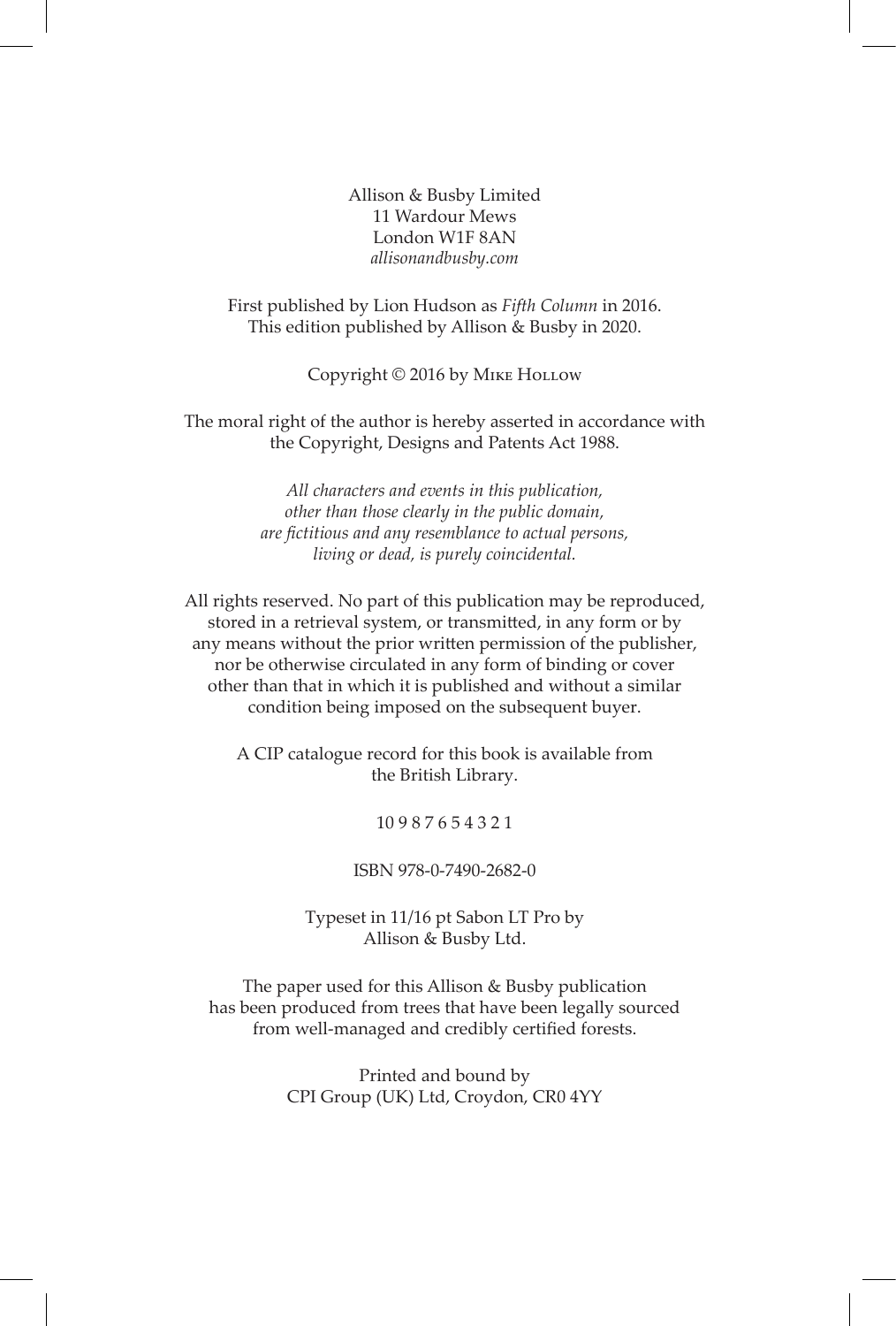## CHAPTER ONE

The Anderson shelter had guarded his life for another night, but it felt like a grave. Only the thin sheet of corrugated iron at his side separated him from the cold earth in which he was lying. He drifted in and out of a restless, shallow dream. Now he was in France again, in a dugout lined with sodden planks of wood, waiting for the day's shelling to begin. Then the picture shifted, and he was twelve years old, a Boy Scout stirring in a canvas tent as a chorus of birds heralded the start of day. Their song began to fill his ears, with one note soaring louder than all. It wailed on and on, and his body jolted. He was awake.

His eyes opened, and he was back in the present. It was Friday morning. He wasn't a Boy Scout and he wasn't a soldier, and the dawn chorus was the monochrome blast of the all-clear siren.

Detective Inspector John Jago was chilly despite being fully clothed, and his joints were stiff. He tugged the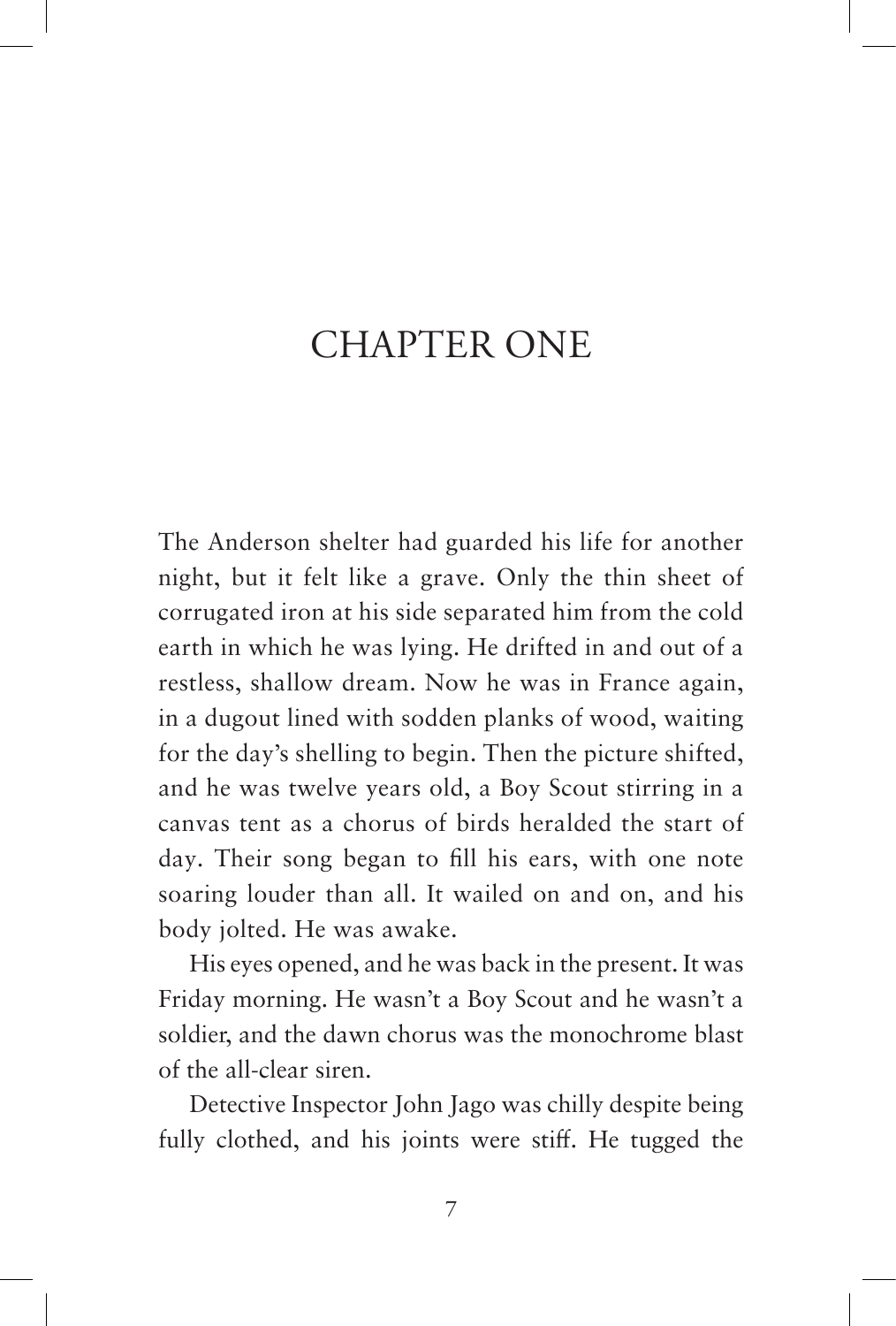worn blanket up under his chin and shifted his aching body carefully on what passed for a bed in this cramped metal box as his mind cleared.

What a way to live, he thought. He'd spent twenty-five shillings – not to mention elevenpence postage – on Selfridges' promise of a purpose-made 'shelter bed', but that decision was beginning to feel like a triumph of hope over experience. The wooden frame and webbing ('comfortable even without a mattress') were sturdy enough, but the thing was only five foot nine long and a miserly twenty inches wide. The simple act of turning over was now a delicate manoeuvre that risked pitching himself onto the damp floor, bedding and all. Tonight he would fetch his old eiderdown from the house and lay that on top. At least being warm might help, although the air raids of late had pretty much put paid to any chance of a decent night's sleep.

A lady in the newspaper, well meaning no doubt, had advised that the best antidote to a sleepless night in a shelter was to undress and go to bed 'properly' as soon as the raids were over. All very well if you didn't have a job to do, he supposed. And as for her other helpful suggestion – having a sleep after lunch – well, that was just another way to make a policeman laugh.

He checked the time on his wristwatch. Eight minutes past six. Just five minutes or so until the blackout ended, then another half-hour till sunrise, but there was nothing to be gained from staying on this paltry shelf of a bed. He hauled his reluctant body out from under the blanket, tied his shoes, slipped on his coat and clamped his crumpled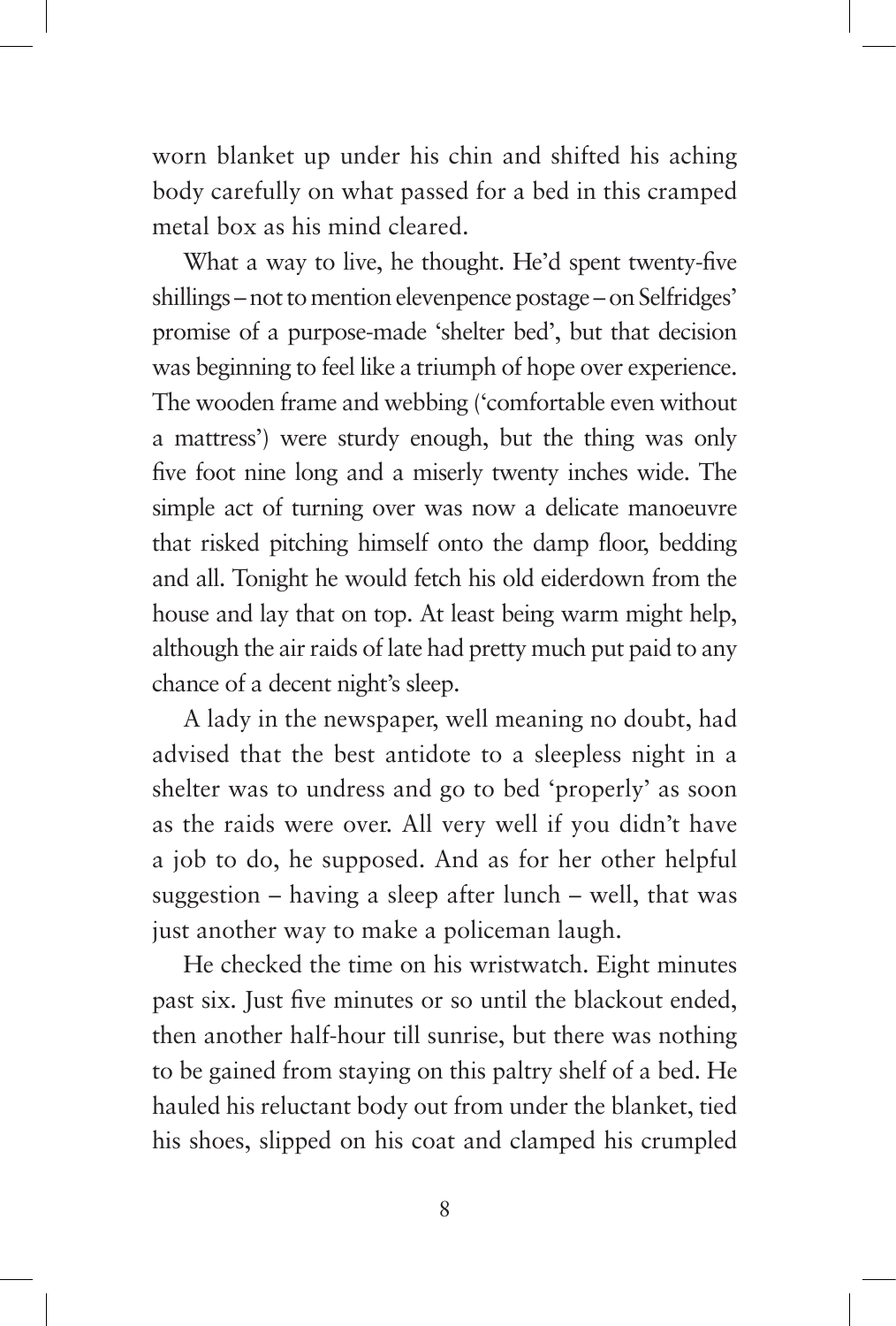grey fedora onto his head. One final stretch to get his limbs working and he felt at least half ready to face the world. He unlatched the door he'd cobbled together a year before from salvaged wood – wondering then, as now, why the government had decided to supply the shelters with no means of sealing the entrance – and climbed out.

His house was still there: a good start to the day. At least he should be able to go to work. No signs of fire in the immediate vicinity, but half a mile away the first of the dawn light revealed smoke curling above the rooftops, marking the points where random destruction, and no doubt death, had befallen the unlucky.

He trudged along the few yards of uneven path to the back door of the house. A cup of tea would perk him up if the gas was still working, and if there was power he'd make a bit of toast to keep him going until he could get some proper breakfast in the station canteen – if not, it would be bread and margarine with a scraping of jam again. He opened the door, went in and closed it behind him. With the blackout curtains still in place it was darker inside the house than it was outside. He searched for the light switch with his fingers and flicked it down, and was pleased to see the bulb that dangled from the ceiling glow into life – he had electricity.

The brown enamel kettle was already full – he tried to remember to fill it every night in case the Luftwaffe hit the water main. He turned the knob on the stove and heard the hiss of gas, followed by a dull pop as his lighted match ignited it. He placed the kettle over the flames and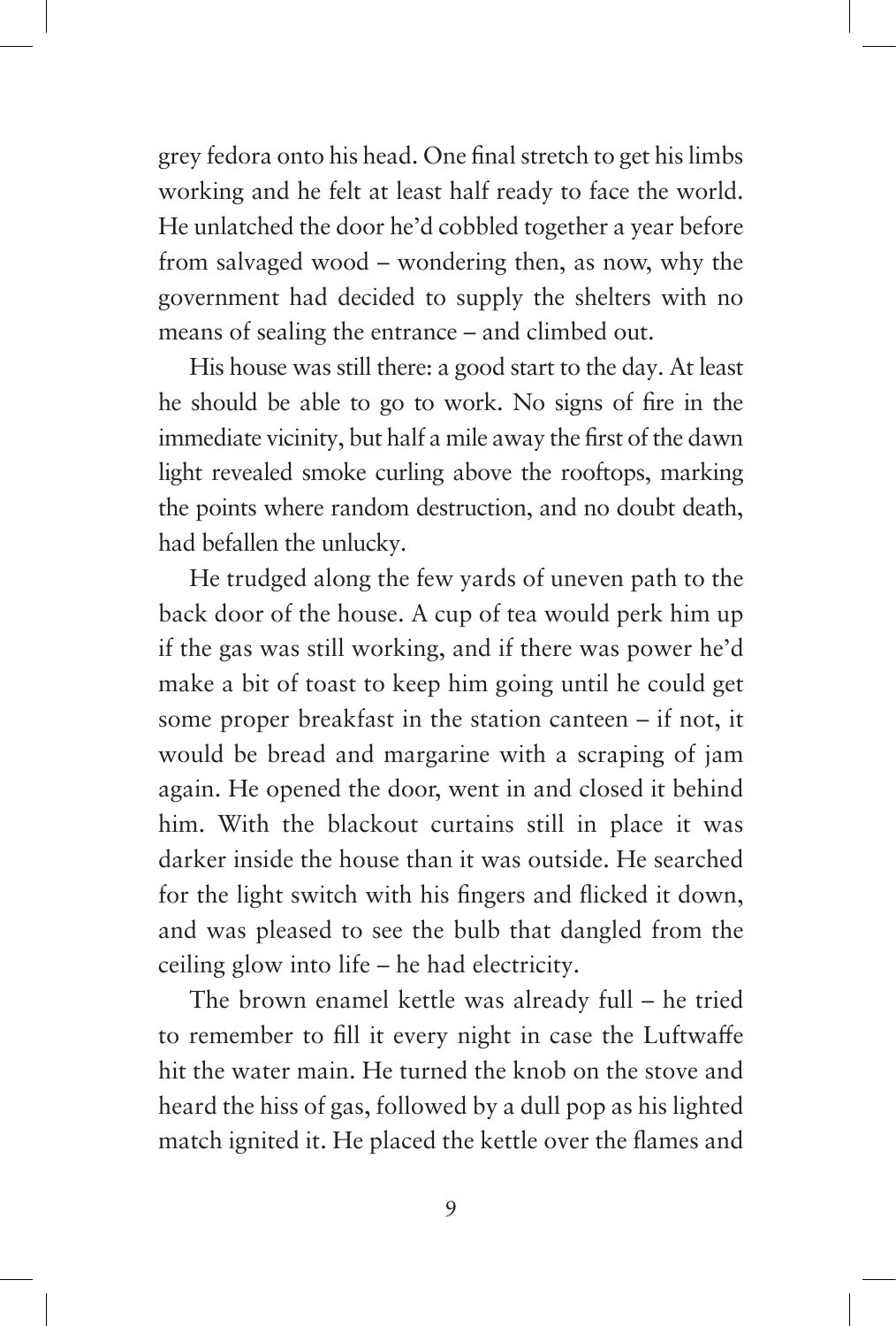reached for the teapot – and then the phone rang.

With a sigh and another glance at his watch he put the pot down and walked through to the narrow hall. At this time of the morning there was no mystery about who might be calling. He lifted the receiver.

'Jago.'

'Good morning, sir. Tompkins here, at the station. Sorry to disturb you at this time of day, but I've just come on duty on early turn and I've been asked to call you.'

'Don't worry, I was already up. And it's always a pleasure to hear your dulcet tones, Frank.'

'That's not what my missus calls it.'

'Well, far be it from me to intrude on private grief, Frank. So what is it that needs me to turn out at this ungodly hour?'

'A body, sir.'

'Lots of bodies around these days, Frank. What's special about this one?'

'Possibility of suspicious circumstances, apparently. That's why they want you.'

'Where is it?'

'Down in Canning Town, sir. Tinto Road, near the bottom end of Star Lane. On a bomb site on the right-hand side as you go down the road. They say you can't miss it.'

'I dare say. Have we got anyone down there?'

'Yes, sir, young Stannard. He's waiting for you to arrive. He's got reinforcements, too – one of them War Reserve constables.'

Jago noticed the dismissive tone in which the station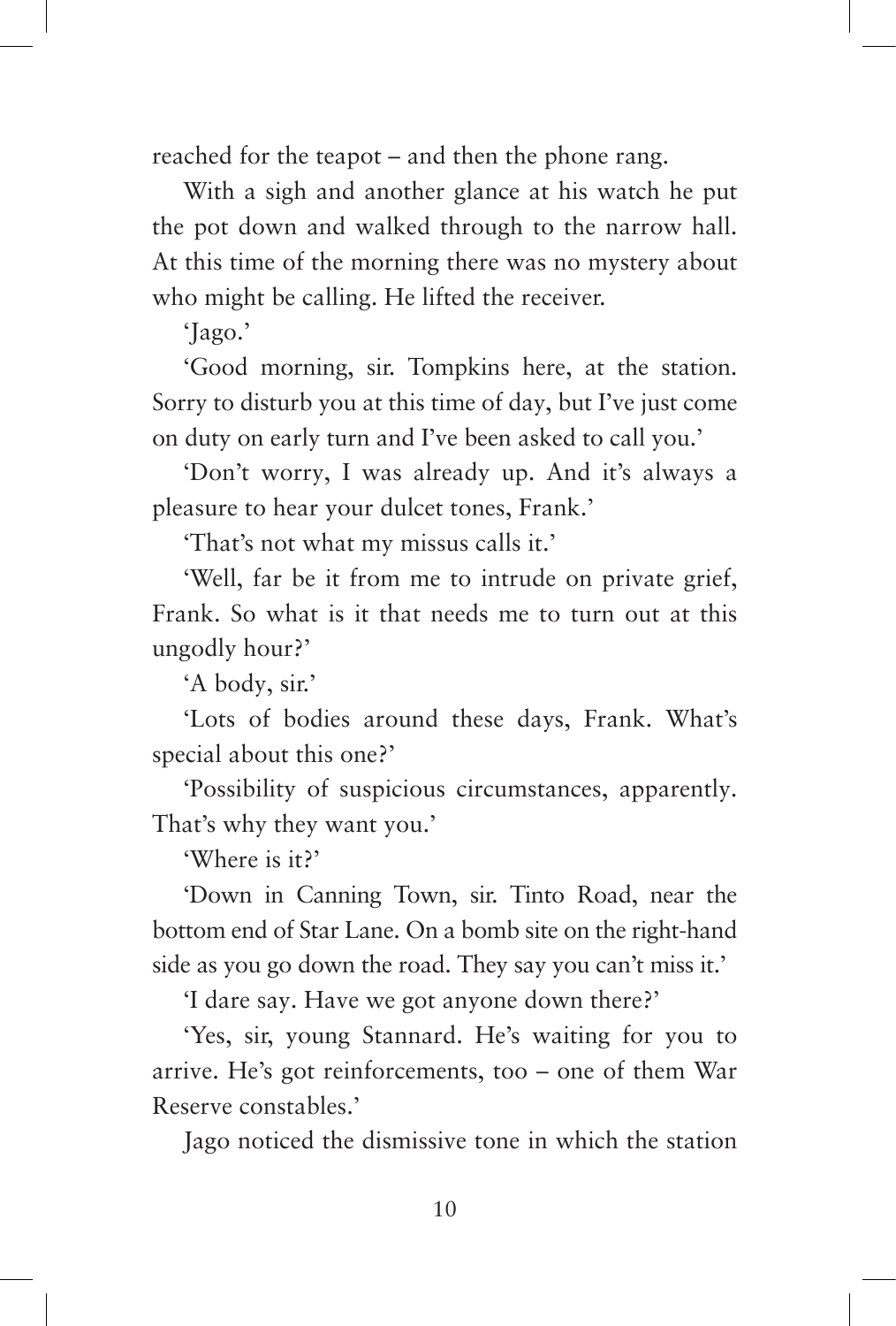sergeant referred to PC Stannard's recently enrolled companion. That was Frank's way of signalling his opinion of the government's solution to the wartime shortage of police officers, he thought, but now was not the time to rise to his bait.

'Very well,' he said. 'Get hold of DC Cradock and tell him I'll pick him up at the station in about twenty minutes. And see if you can get the police surgeon down to the site pretty smartish.'

Detective Inspector Jago put the phone down, returned to the kitchen and turned the kettle off. A cup of cold water would have to do for now.

His estimate of twenty minutes proved to be optimistic. The Riley started first time, and he was on his way promptly, but the roads were still clogged with fire hoses, and twice he had to find a way round streets that had been cordoned off because of bomb damage.

It was five to seven by the time Jago reached West Ham Lane. He could see the police station ahead of him, its front door screened against blast by a wall of neatly stacked sandbags and the windows to the side of the entrance protected by horizontal wooden slats. On the pavement in front of the station stood Detective Constable Cradock, awaiting his arrival.

Jago pulled up beside him. The young man looked as though he'd dressed quickly, and his hair was dishevelled. He eased himself carefully into the passenger seat with a quick 'Morning, guv'nor', and Jago nodded a wordless greeting to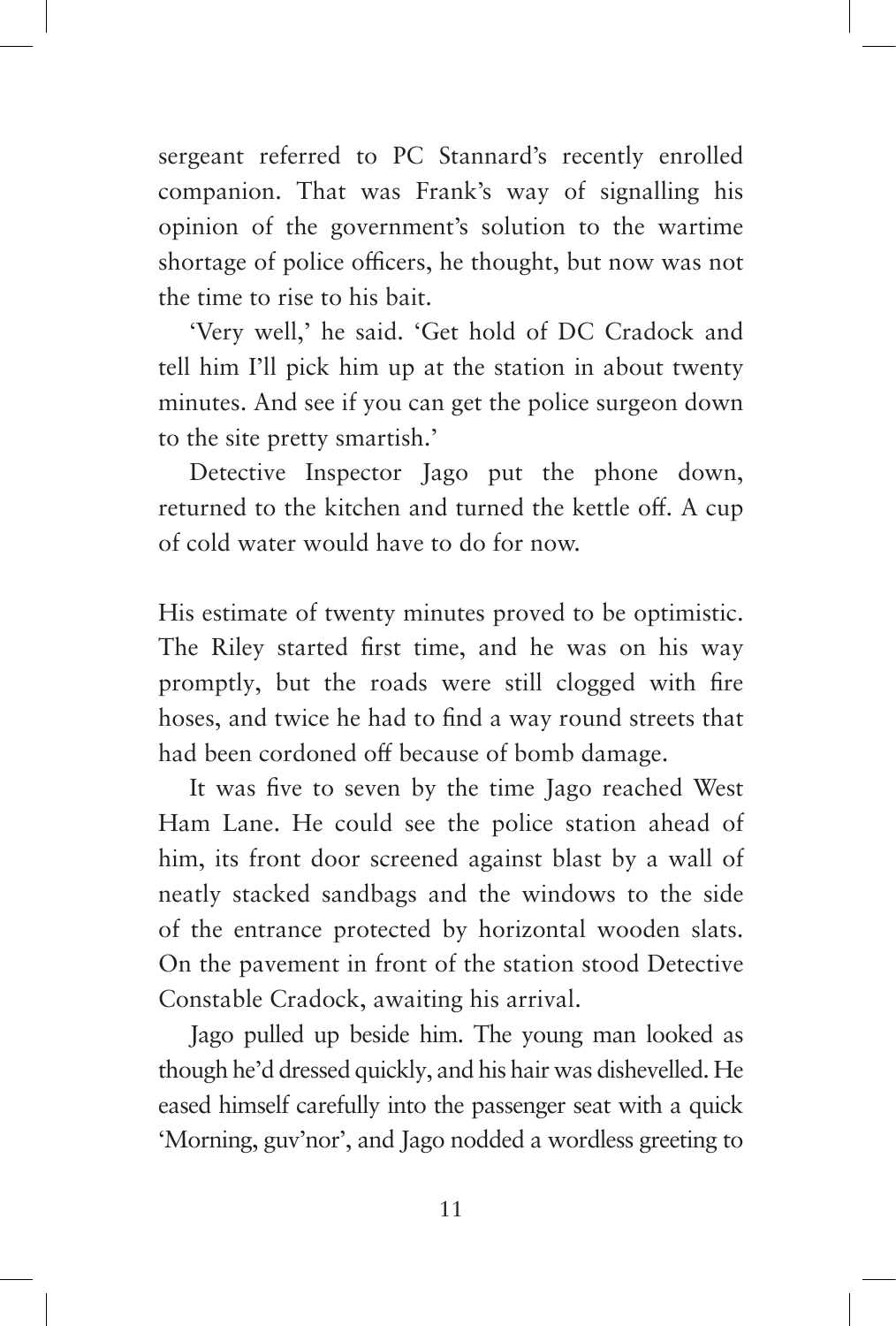him in return. Cradock looked as bleary-eyed as Jago felt.

'You getting enough sleep with these air raids every night, Peter?'

'Not too bad, sir. They wake me up, of course, but I try to get back to sleep when the noise stops. How about you, sir?'

'I seem to have lost the knack. Every time I think I'm going to doze off again, Hitler drops another bomb just to spite me, and the anti-aircraft guns make so much noise I wonder whether he's slipping them a fiver just to keep me awake. Last night I don't think I got to sleep until it was nearly time to wake up. I must be getting old.'

Cradock raised his eyebrows and opened his mouth as if he'd just realised something important.

'It could be night starvation, sir. Maybe you should try a cup of Horlicks at bedtime.'

'Tommy rot,' said Jago. 'I haven't quite reached that stage, thank you very much. It's morning starvation I'm suffering from – I didn't even have time for a piece of toast before I came out. And in any case, if I need anything to drink before I go to bed, I'll stick to a tot of whisky. Now, if I can stay awake long enough we're going to Canning Town to see a man about a body.'

Jago slid his left foot onto the gear change pedal, then with a glance over his right shoulder and a light touch on the accelerator he eased the car back into the sparse early morning traffic.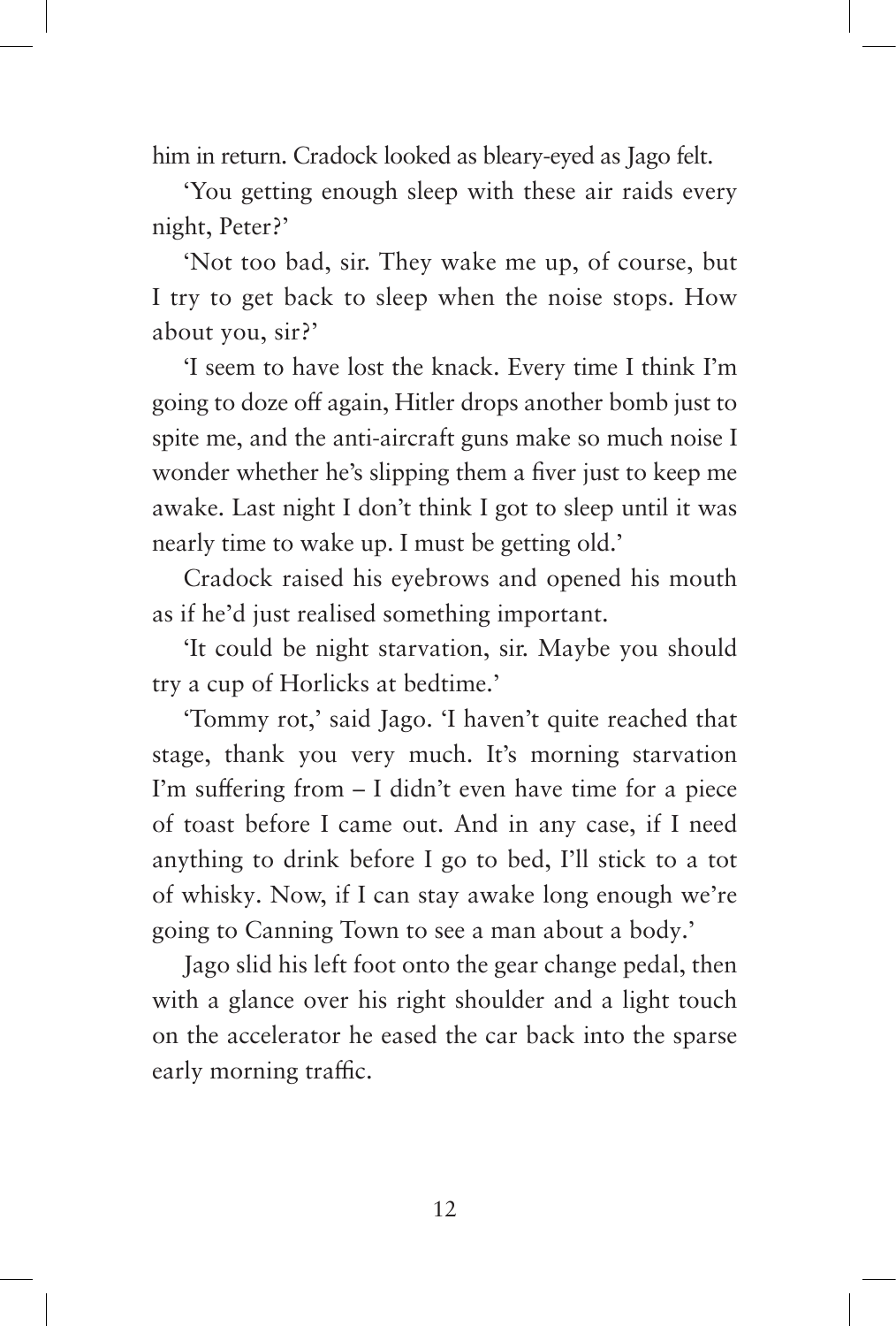## CHAPTER TWO

'Morning, sir,' said PC Ray Stannard as Jago swung his legs out of the car. 'Sorry to drag you out first thing in the morning, but I thought you ought to see this.'

Jago looked the young constable up and down. So much had changed in the last few weeks. It was no surprise now to see an officer in such a state at the end of a night shift. His tunic and trousers were streaked white with plaster dust, his boots were scuffed, and his hands and face were daubed black with soot. Not so long ago, thought Jago, Stannard would have spent the night quietly patrolling silent streets, rattling the doors of shops to check they were locked and watching out for any evidence of petty crime. But now it could reasonably be assumed that in the last few hours he and his colleague had been scrambling over scorched wreckage, helping to pull the living and the dead out from under ruined buildings, and taking on any and every task that needed doing in the wake of the latest air raid.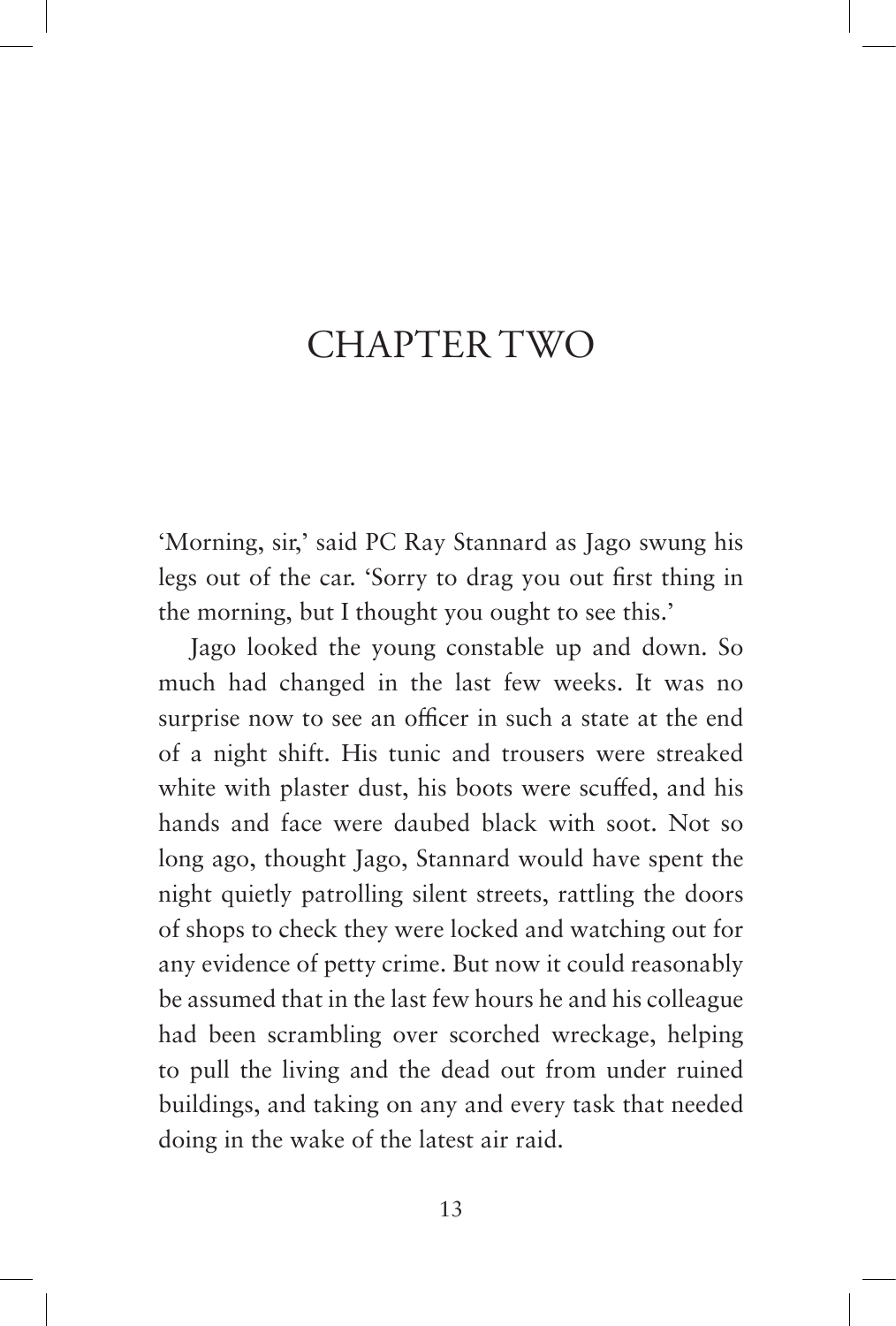The detective turned to the War Reserve PC, who was in a similar state. He knew Stannard, but this other somewhat shorter man he didn't recall. He gave a sideways glance back at Stannard and raised his eyebrows.

'Oh, sorry, sir,' said Stannard, 'this is PC Price; he's a War Reserve. Volunteered when the war started, but he's been on nights a lot, so you may not have met him.' He leant a little closer to Jago and lowered his voice. 'Not as bad as some, sir. Old soldier. Quite resourceful, considering they get thrown out onto the streets without any training.'

Jago nodded.

'Right, tell me what we've got here, then.'

'A woman, sir, found dead just back there.'

Jago followed the direction of Stannard's pointing finger. The neat row of small, late-Victorian terraced houses was punctuated by a gaping space where two, three, perhaps even four dwellings had been reduced to a straggling heap of matchwood and rubble by at least one high-explosive bomb. Those still standing either side of the gap had lost all their windows and most of their roof tiles. At the far end of the wreckage he could see part of a front bedroom that remained attached to the neighbouring house; a wardrobe leant drunkenly against the wall where what was left of the floor was sagging, the ragged stumps of its joists exposed to the air. Seven untidy-looking men were standing in a huddle on the pavement, smoking. There was no other sign of activity on the site.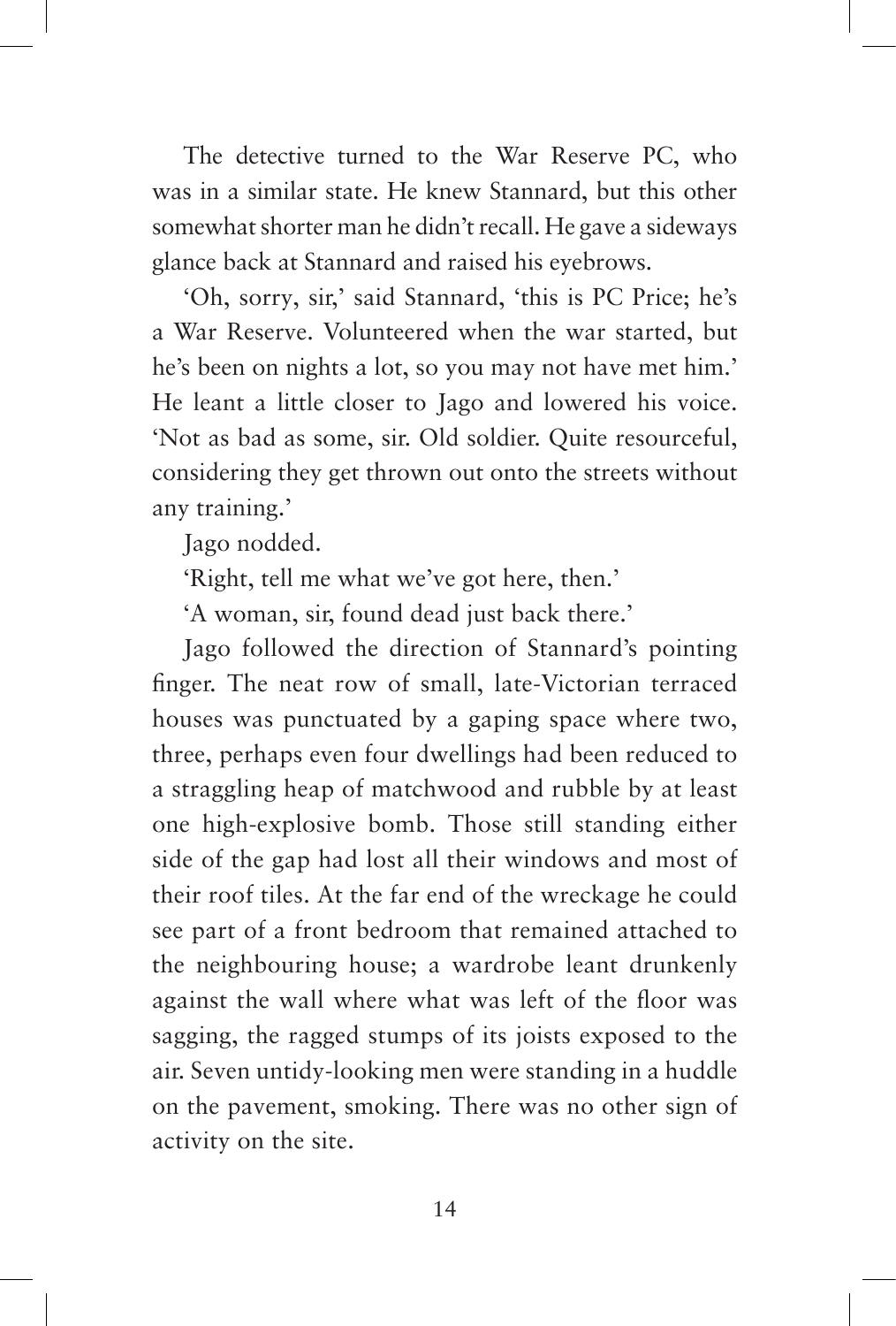'So what's all this about suspicious circumstances?' said Jago.

'Well, it's just that this woman, she wasn't here when she should've been – if she'd been dead, that is – but then she was when she shouldn't have. I've told the men who found her you'll want to talk to them, so they'll explain.'

'All a bit quiet here now, isn't it?'

'The ARP warden says everyone's accounted for, sir, and there's no sound of anyone trapped. The people who've been bombed out have been taken to the rest centre in Star Lane. I thought it best to stop the work until you got here, so nothing would get disturbed.'

'Good man,' said Jago. 'Do we know who she is?'

'I'm afraid we don't, sir. There's no identity card on her, no sign of a handbag or purse, and the warden says he doesn't recognise her.'

'And you've had a thorough look over the site?'

'Yes, sir. Price and I looked all round for anything that might identify her, and got the rescue squad involved too, but there was nothing.' Stannard paused, since Jago seemed to be thinking, then said, 'The police surgeon's here too, sir, just on the other side of that pile of wreckage there. That's where the body is – you can't see it from here.'

'Very good. DC Cradock and I will go and take a look. You show us the way.'

The two detectives followed Stannard and Price, clambering up the unsteady heap of bricks, tiles and timbers littered with the shattered furniture and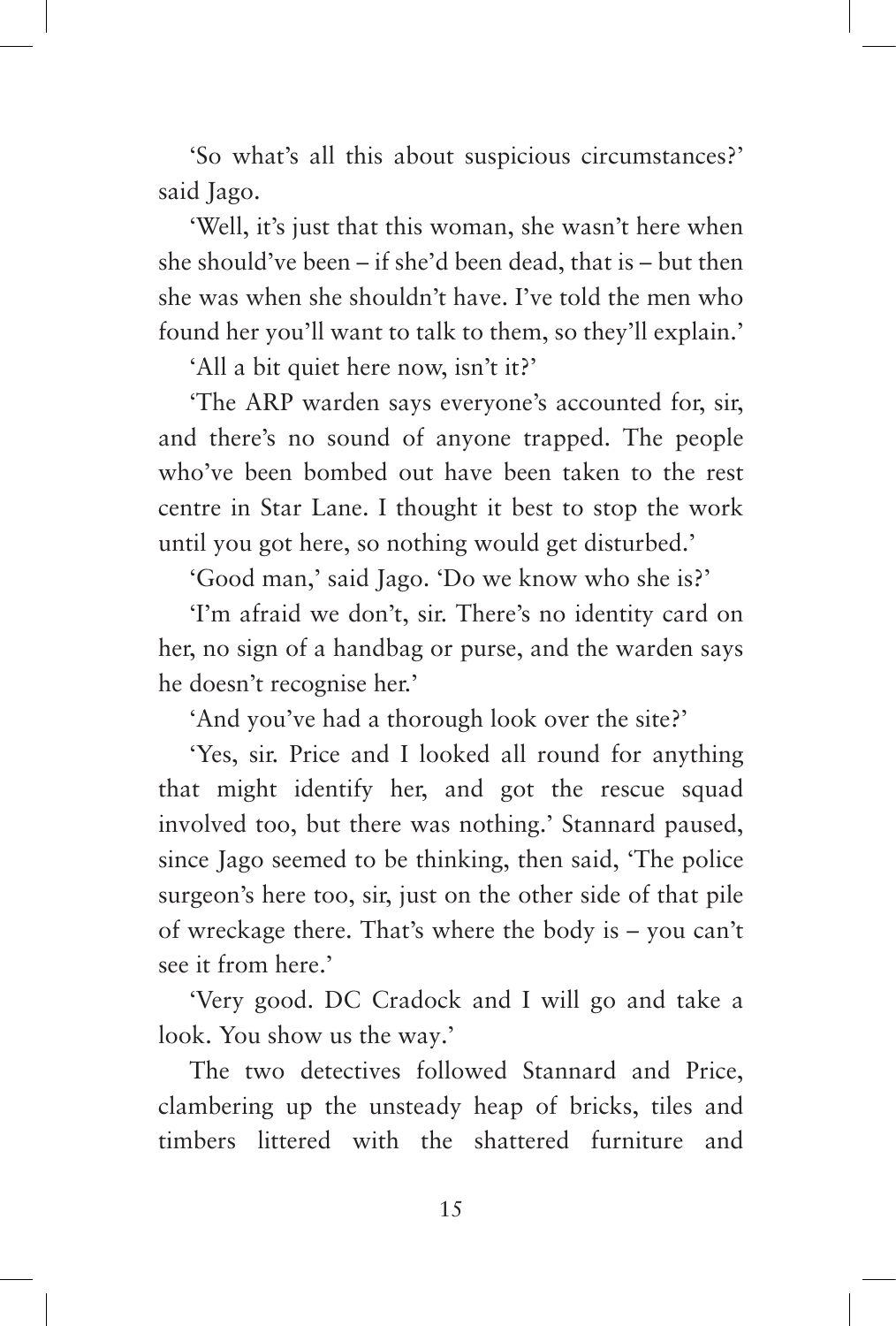belongings of the unfortunate people whose homes this had been only hours before. When they reached the top they saw the grey-haired portly figure of Dr Hedges, the police surgeon, crouching beside the body of a young woman. She was a redhead, wearing a green coat that was unbuttoned, revealing a grey suit and green blouse. She had a black shoe on her left foot, and a matching shoe was lying near her right. Hedges hauled himself awkwardly to his feet as they approached.

'Morning, Doctor,' said Jago. 'What have we got?'

'Good morning, Detective Inspector. Young woman, mid to late twenties, I should say. Your constable seems to suspect foul play, but she could easily just have been caught by the blast of a bomb. No obvious signs of interference, but I expect you'll want to get the pathologist to look at her. A proper examination in the mortuary will tell you more than I can from crawling round on my hands and knees in this mess, but I'll leave that decision in your capable hands. In the meantime, I've certified her dead, and if you don't mind I'd rather get back to my breakfast. I'm getting a bit too old and creaky for these early morning calls.'

With that he snapped his bag shut, dusted his trousers down with his hand and made his way cautiously across the sloping debris towards a black Rover saloon parked on the other side of the road.

'Short and sweet,' said Cradock.

'Indeed,' said Jago. 'A man with his mind on his pension, I suspect.'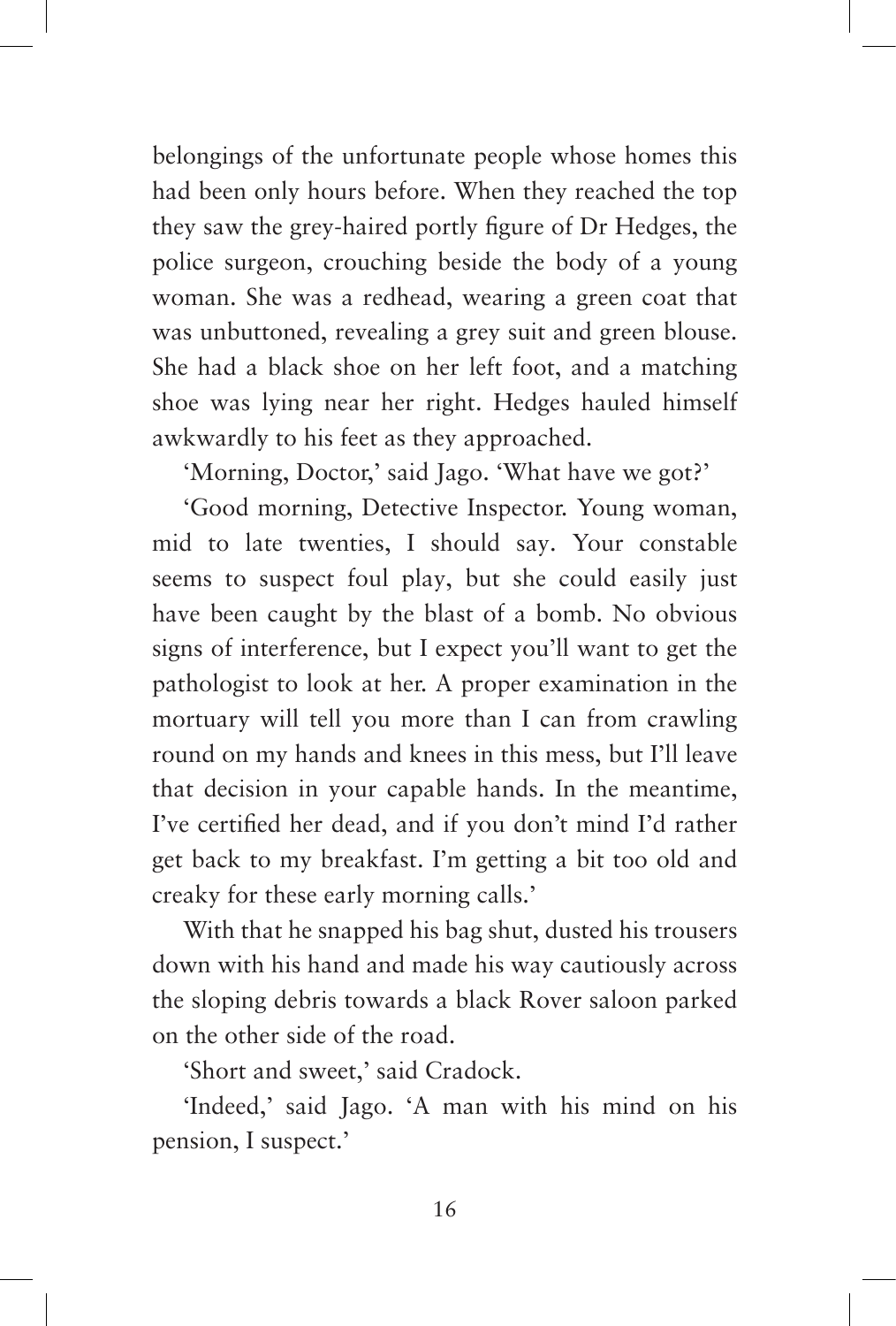He turned to the pair of police officers. Stannard's expression was attentive, as if he were waiting for his next instruction, but Price looked uncomfortable.

'Are you all right, Constable?' said Jago.

'Yes, sir, thank you, sir,' said Price. 'Just feeling a little queasy.'

'Not your first body, is it?'

'Well . . . It's just . . . a young woman like that, sir, lying there dead. It was just a bit of a . . .' His voice trailed off, uncertainly.

'PC Stannard,' said Jago, 'I suggest you take your colleague for a cup of tea. I expect you've both had a demanding night. But two things before you go.' He turned to Price. 'First, you go and find a phone that's working, call the station and tell them to get Dr Anderson the pathologist down here as quickly as he can manage – immediately, if possible.'

Price set off, scrambling back down the mound of wreckage towards the road.

'And second, sir?' said Stannard.

'Second, tell me: who are these men who found the body?'

'That lot over there, sir – or two of them, anyway, the ones on the right,' said Stannard, gesturing with his thumb in the direction of the group of men standing on the pavement. 'They're part of the heavy rescue party that's been working here during the night. They told the ARP warden, and he found me and Price pretty sharpish and brought us down here. Shall I fetch them over?'